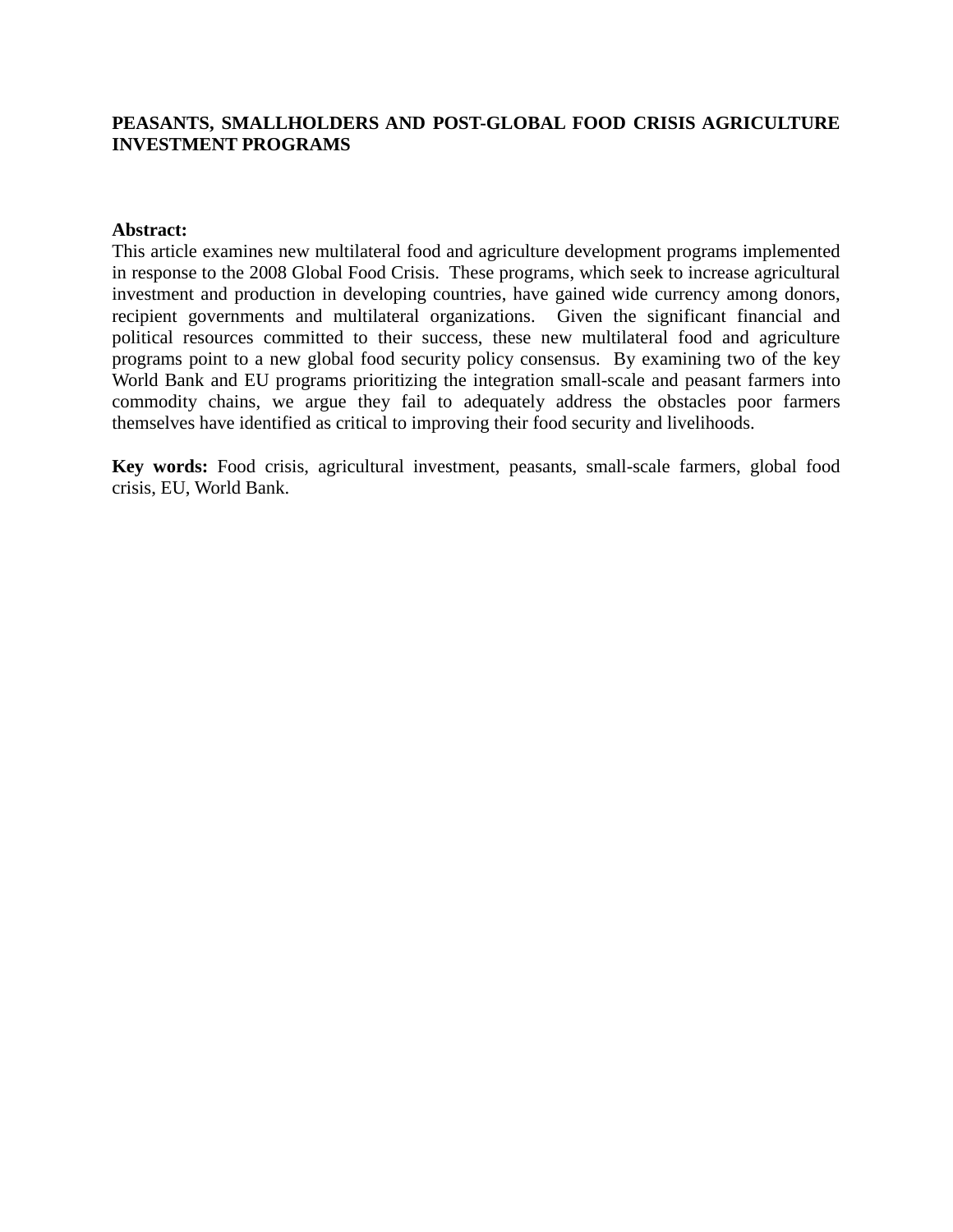#### **Introduction**

The 2007-2008 Global Food Crisis (GFC) rekindled interest and concern about agriculture and food security issues among a wide sector of scholars, policy-makers, practitioners and nongovernmental organizations (NGOs). The crisis was a watershed moment illustrating the fragility of the global food system and demonstrating how even a relatively brief episode of market volatility could swiftly unravel decades of development gains. Much has been written about the GFC and its aftermath in recent years, in particular with regards to the end of cheap food, persistent high levels of world food insecurity, reform of global food security governance, the financialization of food, land grabbing, and the deepening linkages between climate change and food insecurity.

Like many scholars and observers, we do not see the GFC as a singular event in time but instead as one manifestation of a prolonged global food insecurity and agrarian crises. In the global agrifood system, food prices are a particularly potent signal of systematic crises. In particular, volatile and fluctuating food prices, however measured, make the wider food insecurity/agrarian crises visible and legible to the state and other actors. That being said, it has now been nearly six years since the GFC became part and parcel of global development debates. This calls for a sober assessment of the developments that have taken place during this period. This paper is a first cut at an assessment and we revisit multilateral food and agriculture investment programs that were implemented as so-called responses to the GFC.

These programs deserve particular attention. First, such programs became the "flagship" response by donor states to the crisis; these are the most visible global development response. Second, donor states appear to have largely fulfilled their commitments of material support for these programs. It is not simply that donors paid up; such "kept promises" are striking given that most other commitments donors made, especially with regard to regulation and governance to address the GFC, have not materialized (indeed, most have been forgotten already). Third, such programs represent a massive financial contribution by donors. This appears a departure from the often noted historical decline of official development assistance (ODA) to agricultural and food security, although it is not clear if donors will continue to support these multilateral food and agriculture development programs over the long-term. Fourth, these programs have gained wide currency among development practitioners, scholars, and, most importantly, donor and recipient governments as a new model for agricultural development. This in fact may have profound importance given the "stickiness" of paradigms in global development policy. To the extent that these programs have forged, and articulate, an ideational and political consensus among donors and recipients, this consensus is likely to have long-term influence on food and agriculture policy going forward at the national, bilateral and multilateral level. In other words, it would not be unsurprising if global development policies on agriculture and food security increasingly are to be made in the image of such programs.

In this paper we examine two of these flagship multilateral food and agriculture development programs: the European Union's Food Facility and the G8-sponsored Global Agriculture Food Security Program. We argue that these programs have been instrumental in institutionalizing an emergent global development paradigm that seeks to transform small-scale and peasant farmers into agricultural entrepreneurs. We further suggest that these programs do not adequately address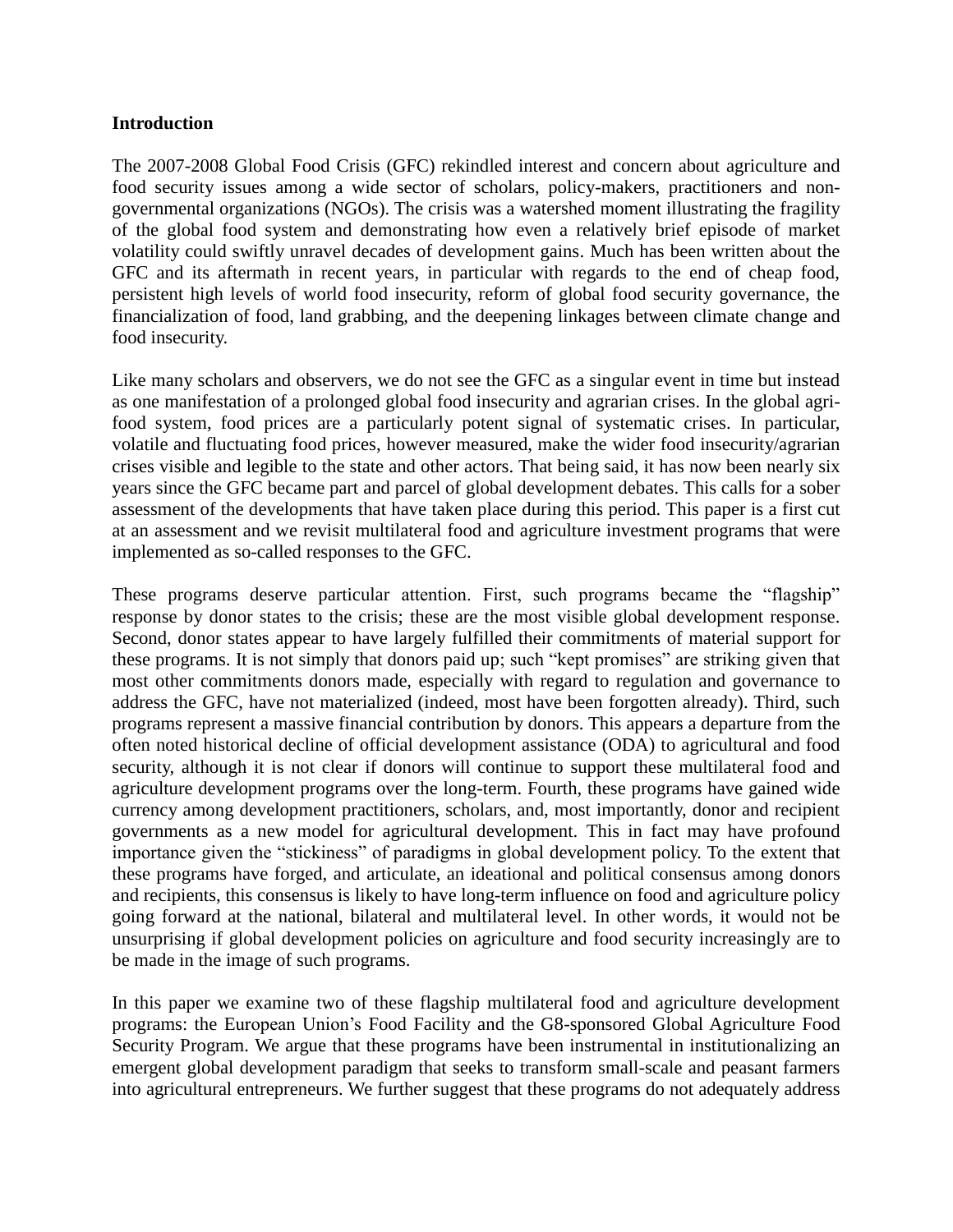the obstacles poor farmers themselves have identified as critical to improving their food security and livelihoods. This paints a picture of a post-GFC development agenda driven by the logic of agriculture modernization and marketization but that fails to address many of the underlying structural constraints peasants face in order to improve their livelihoods and food security.

## **From the Global Food Crisis to a Crisis of Production**

Support for multilateral food and agriculture investment programs would have not have been possible without constructing the idea that the GFC was a crisis of production. For many observers, the 2008 global food crisis represented the nadir of the agro-industrial model and provided a rare opportunity for reforming the world food system. There is a massive literature about the causes and consequences of the GFC that we will not repeat here. They key point is that despite a high degree of debate about the underlying causes and drivers, nearly all analysts regardless of ideological and disciplinary persuasion, understood the crisis as the interplay of multiple, complex and multidimensional factors.<sup>i</sup> Indeed, the complexity underlying the GFC was deeply integrated into the official discourse and the proposals put forward by governments, international organizations and global civil society to address the crisis. Consider biofuels which form a new food-feed-fuel complex that exacerbates the global hunger challenge (Banerjee, 2011). For example, a proposal by Japan to establish a global food reserve to tackle market speculation and price volatility, the G8's strong statement against export bans, a UN-based initiative to gain political support for an international agreement, and a civil society declaration urging for the right to food to serve as a basis for the national and international response to the GFC capture the complexity. Another confirmation of the acceptance of complexity and multidimensionality is the fact that even to debate the policy response to the crisis, institutions at all levels have established multi-perspective units to devise food security solutions.<sup>ii</sup>

The early acceptance of the complexity and multidimensionality of the GFC, which suggested that equally complex and multidimensional solutions would be required, appears to have given way to a singular development policy narrative: *a crisis of production*. Indeed it is remarkable how rapidly this ideational shift has taken place and the extent to which it now dominates the policy debate about global food security (McMichael and Schneider, 2011). Whereas in the early days of the crisis policy debates about financial speculation or global food reserves appeared to have attracted significant interest and support among a wide constellation of governments, international organizations, and global civil society, much of these efforts have slowly fallen of the regulatory/governance agenda. Our point is not that these issues have been dropped because of exhaustive debate. Indeed, many of these policy issues have disappeared from the agenda often without significant and substantive discussions at the international level (Wise & Murphy, 2013). In sharp contrast, the post-crisis official policy appears to have developed a singular focus on boosting agriculture production as the most appropriate (and only) way to address the challenge of feeding a growing world population (hence the so-called "9 billion people in 2050" problem that now dominates public discourse). Declining agricultural productivity in basic food crops in developing countries has long been a concern in development policy circles, however, in recent years, projects such as the Comprehensive African Agriculture Development Programme (CAADP), the Alliance Green Revolution in Africa (AGRA) and more recently the New Alliance for Food Security and Nutrition have exemplified the renewed focus on raising farm productivity in developing countries. As a result, the dominant post-crisis response has been to muster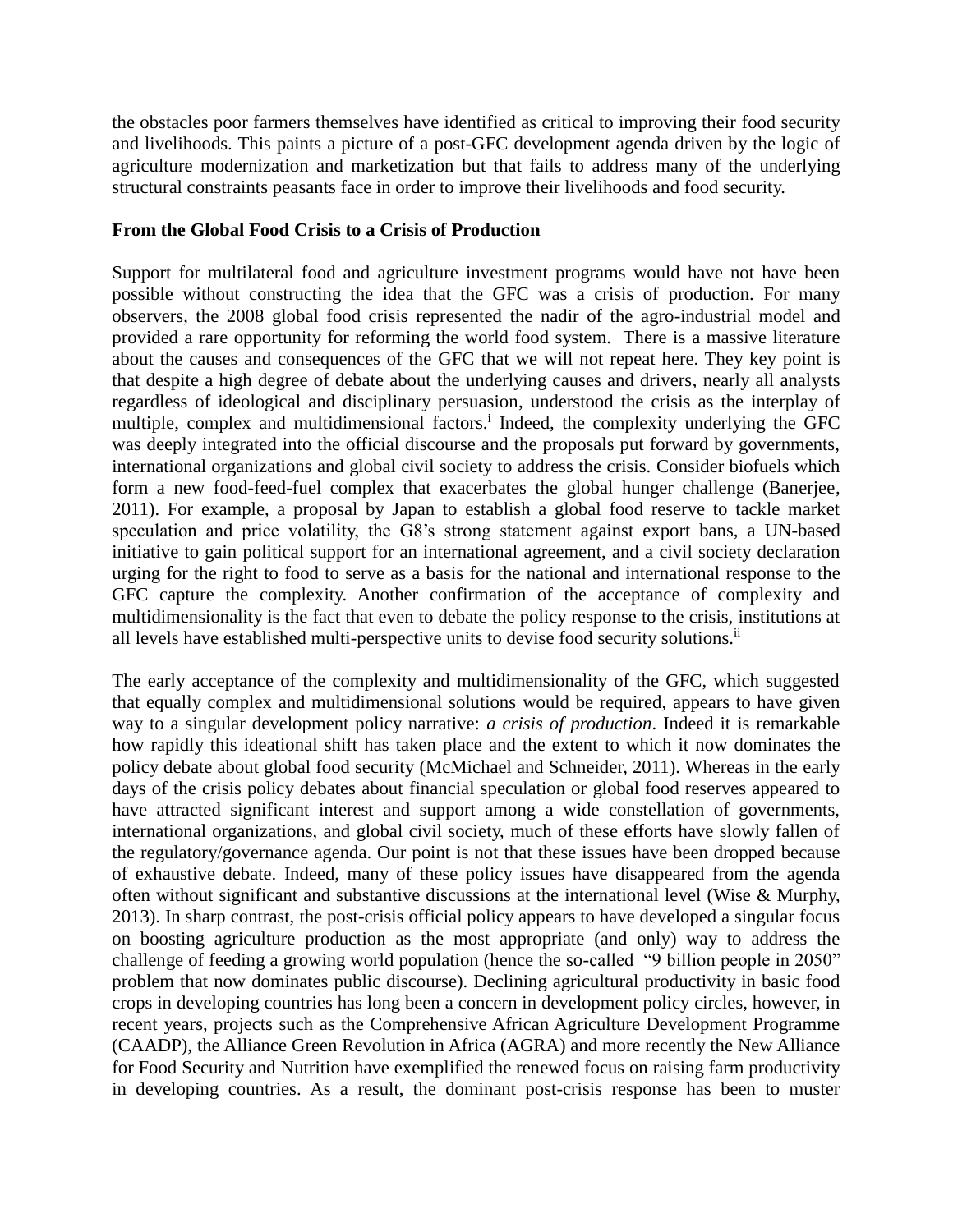resources for increasing agricultural production as its primary objective. This is evidenced in the massive inflow of financial resources towards the provision of agricultural inputs, technology, and related infrastructure, for which international assistance amounted to 13.5 billion \$US in 2008-2009 alone (G8, 2009).

# **Smallholders: Not Just Any Old Productivity Boosts Will Do**

The crisis of production, (mainstream) global development thinkers tell us, is not occurring at all scales. The so-called crisis of production, its proponents argue, is in fact most acute among small-scale farmers in developing and least-developing countries. While we accept this may be factually correct,<sup>iii</sup> it is equally important to contextualize how the crisis of production facilitates a reframing of the official discourse about the role of small-scale agricultural producers in world agriculture.

Part of this new official discourse does seek to valorize small-scale farmers. "Small-scale" farmers are still the vast majority of the world's farmers. There are about 500 million small farms in developing countries (IFAD, 2009) supporting an estimated over two billion people (Hazel *et al,* 2007: Birner & Resnick, 2005). Although the term "small-scale" or smallholder farmers is not a technical definition, general characteristics include: farm sizes of two hectares or less; the prevalence of female-headed households; limited access to credit, inputs, information, and extension services; net-food buyers; and, house-hold income is less than two US\$ a day. The precariousness of small-scale farming is significant and well-known; smallholder farmers account for at least half of the world's hungry (FAO, 2009a). As such, small-scale farmers represent a significant global constituency critical to world food security, employment, sustainable development, and poverty-reduction efforts.

In the series of policy debates, reports and plans designed to resolve the GFC, the extremely diverse and heterogonous group of small-scale framers has been transformed into the homogenizing category of 'smallholder farmers'. An early articulation of the set of development policy interventions to be targeted at smallholder farmers appeared in the World Bank's 2008 *World Development* Report (WDR). Although released in late 2007 and prior to the peak of the GFC, the WDR has been highly influential in shaping the post-GFC response (McMichael, 2009). The report posited a very different characterization of smallholder farmers compared, for example, to the pro-agroecology vision of the International Assessment of Agricultural Knowledge, Science, and Technology for Development (IAASTD). The WDR emphasized the need to increase the economic competitiveness of smallholder farms. According to the World Bank, institutional reforms such as secure land tenure, the development of markets to manage risk and inputs, and the wide-scale incorporation of modern agricultural biotechnology will enable smallholder farmers to be successful market actors (World Bank, 2008). Targeting global development policy towards smallholder farmers is embedded in a persuasive logic; supplydriven interventions directed at increasing the participation of smallholders in markets will yield maximum food security benefits, given that much of this population already live in extreme poverty (Vanhaute, 2011).

Echoes of the Bank's recommendations are found in the *Comprehensive Framework for Action* (CFA) produced by the UN's High Level Task Force on the Global Food Security Crisis. This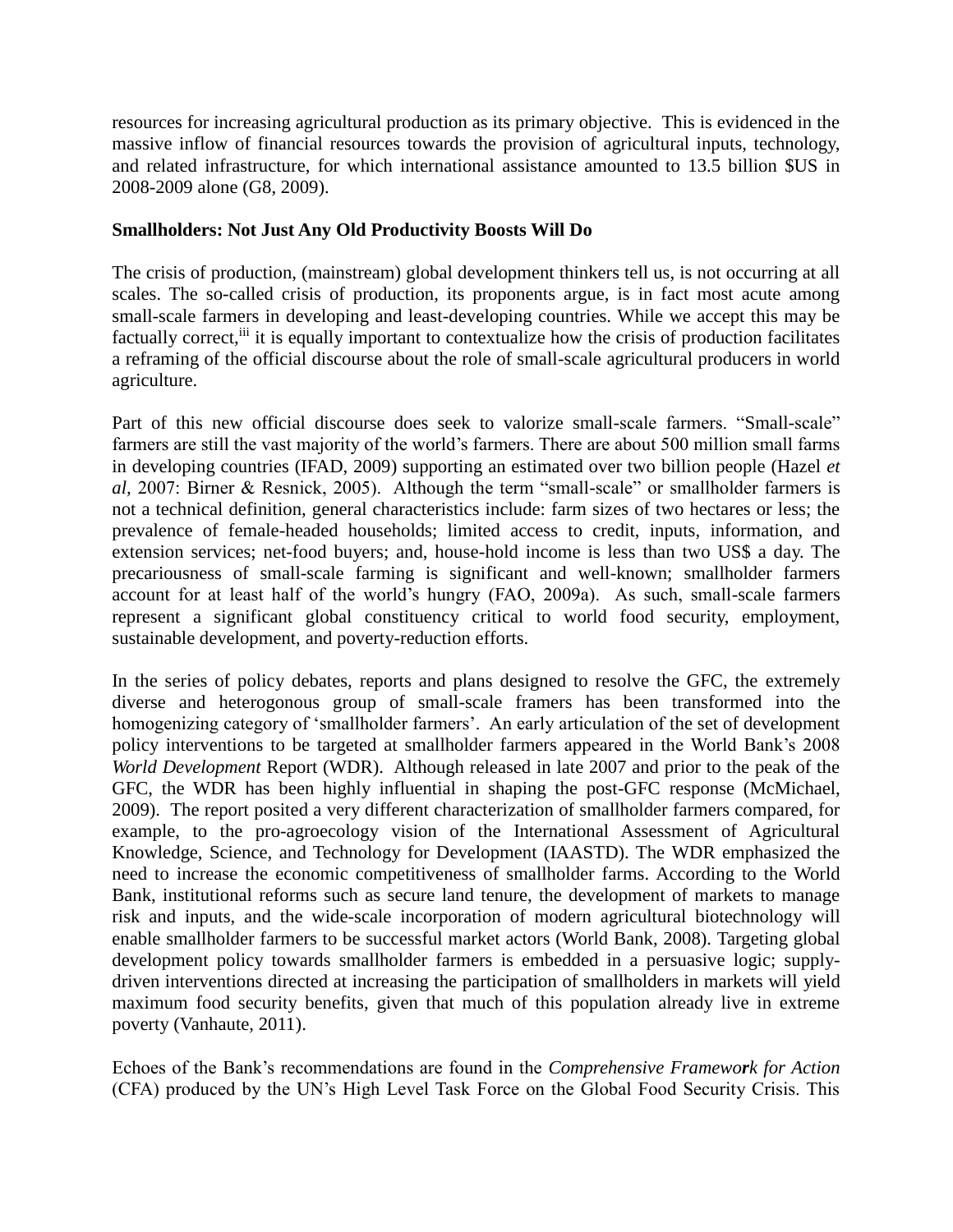latter document reflected the consensus view of the UN system and Bretton Woods institutions on agriculture policy, although it also incorporated some elements of the IAASTD (Clapp, 2008). The CFA outlined major policy interventions for smallholder farmers to boost and sustain increased production and enabling market-led development (UN, 2008). Similar to the WDR, a baseline assumption of the CFA is that the lack of basic resources, market-based incentives and well functioning institutions are the fundamental constraints preventing smallholder farmers from fulfilling their potential as economic agents (UN, 2008: 19).

This approach to smallholders has become the new policy status quo and has been mainstreamed into the global discourse on agriculture. Prime examples of this are the G8 *L'Aquila Joint Statement on Global Food Security* (G8, 2009), the G8/G20 Pittsburgh Summit *Leaders' Statement* (http://www.pittsburghsummit.gov/mediacenter/129639.htm, accessed 28 November 2009), and the *Declaration of the World Summit on Food Security* (FAO, 2009b). There is tectonic shift in global development policy with small-scale farmers emerging as a problem requiring fixing. Small-scale farmers, it appears, are not sufficiently integrated into the global food system. The task global development officials have set for themselves is reinvesting in agriculture in order to make the global food system better serve smallholders and for smallholders to better serve the global food system.

By no means do we argue that in principle, investment in agriculture and market development focused on smallholder farms are misguided policies. In fact, we like many others are encouraged by the renewed commitment to investment in agriculture. If such investments are targeted at the most marginal farmers and involve them in the very design and implementation of programs, if they are accompanied with sufficient safety-nets, social and physical infrastructure, and meaningful regulation of the agriculture sectors and labour markets to ensure producers and workers receive prices that allow them to live in dignity, the new emphasis on agriculture investment could have profound positive impacts on food security in particular and on poverty more generally. However, we remain cautious and recognize that there are many obstacles facing the design and implementation of such a broad policy package. We now turn our attention to certain elements of the post-GFC agenda that display considerable momentum but have not yet been examined.

# **New Multilateral Agriculture Investment Programs**

Several major multilateral and regional agriculture investment programs were launched in response to the GFC. Two multilateral programs promoting investment in agriculture are analyzed here: the European Union Food Facility (EUFF) and the World Bank's The Global Agricultural and Food Security Program (GAFSP). In our view, these financing mechanisms have benefited from significant institutional and political support (as well as considerable financial commitments), and have significantly shaped post-GFC global and national policy and programming.

### *European Union Food Facility (EUFF)*

The EU was one the earliest donors to put into place a new funding mechanism to address the GFC. By late 2008 the EU had legislated a Food Facility (EUFF) providing one billion Euros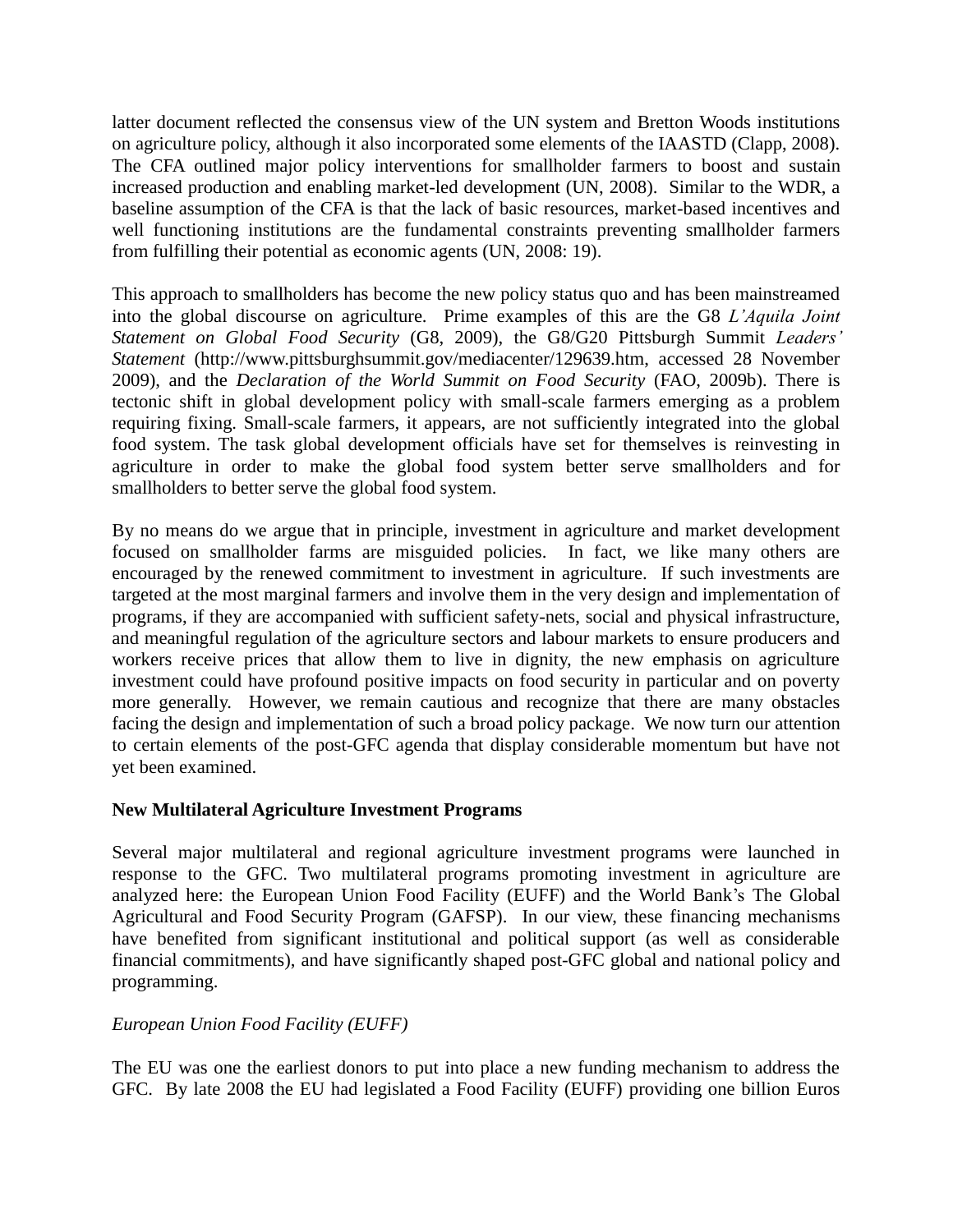(1.45 billion US\$) of development funding over a three year period.

The facility sought to bridge the gap between emergency aid and medium to long-term development aid to agriculture. Its main objective was to support smallholder farming by expanding access to agricultural inputs and services such as fertilizers and seeds, microcredit, investment, equipment, infrastructure and storage. It also included safety-net measures to help meet basic food needs. Following a dialogue that took place between the European Parliament and civil society organizations (and in particular with farmers' organizations) in October 2008, a third objective was added (beyond boosting production and the provision of safety nets) i.e. supporting the sustainability of the interventions and their impact on the governance of agricultural sector. The program was not universal: to reinforce its impact, it gave priority to a delimited group of 50 countries, 30 of which in Africa (European Commission, 2009).

The EUFF was designed to be a mechanism to rapidly scale-up existing programs with trusted implementing partners. The original proposal of the Commission limited funding to International Organizations only, namely FAO, World Bank, IFAD and WFP. The rationale was that this would greatly facilitate both implementation and monitoring. Yet, the Parliament requested that a larger number of potential beneficiaries be considered and, as a result, the EUFF earmarked about one-fifth of outlays to non-state actors. A direct implication of this was that the type of expenses to be considered under the EUFF was broadened to include tools such as budget support, direct funding of projects and programmes, and a call for proposals.

Following the adoption of Regulation (EC) No 1337/2008 of the European Parliament and of the Council establishing a facility for rapid response to soaring food prices in developing countries, a first set of projects was adopted in March 2009 for a total value of  $\epsilon$ 313.9 million, covering 23 developing countries, 14 of them in Africa. In April 2009, a second set of projects was adopted for a total of  $\epsilon$ 393.8 million, including a  $\epsilon$ 200 million call for proposals open to non-state actors, the private sector and aid agencies of EU Member States. In December 2009, a third set of projects was adopted for a total value of  $E129.7$  million, including budget support measures. By the end of 2009,  $\epsilon$ 456 million – nearly half the Food Facility budget – had already been paid out. In April 2010, a last set of projects was adopted for a total value of  $\epsilon$ 145.3 million, including regional projects and budget support. All contracts were completed by 31 December 2011. As of 30 April 2010, €627 million (64%) had been channelled through international and regional organizations,  $\epsilon$ 218 million (22%) through the call for proposals, and  $\epsilon$ 136,5 million (14%) through budget support (European Commission, 2010).

The EUFF is widely seen as a success (see Roosebreok et al., 2012; FAO 2014). On 17 June 2013, the European Union received the first ever Jacques Diouf award from the FAO, in recognition of its pioneering work on the EU Food Facility. José Manuel Barroso, President of the European Commission, accepted the award on behalf of the EU. In a press release launched on the occasion, the European Commission claimed to have provided indirect support to 93 million people, led to the vaccination of over 44.6 million livestock, and helped to train 1.5 million people in agricultural production, while also boosting sustainable agricultural production from small-scale farmers, reducing post-harvest losses and facilitating access to markets. Beneficiaries apparently saw a 50% increase in agricultural production and a rise in the household annual income of on average  $\epsilon$ 290<sup>iv</sup>.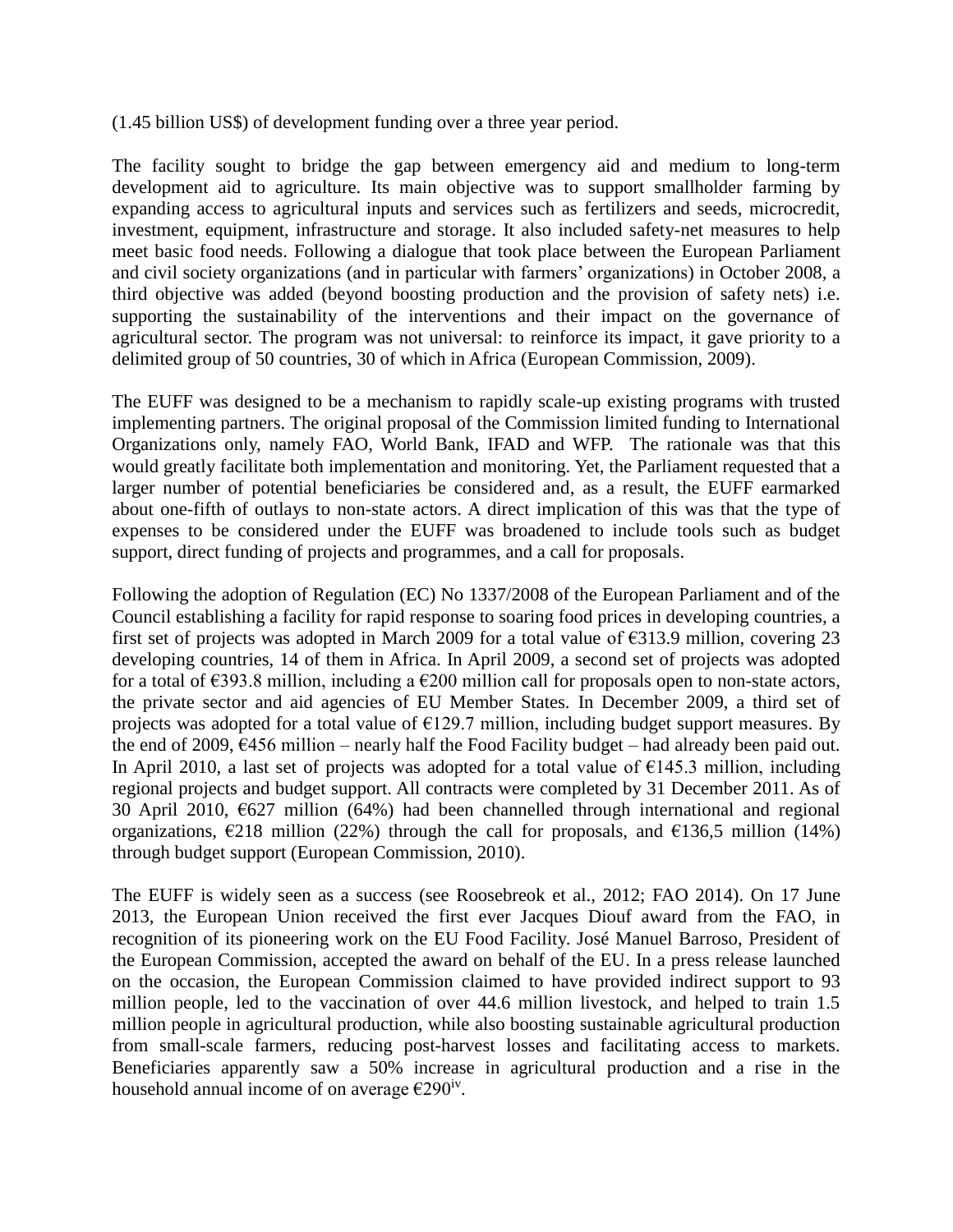A recent external evaluation of the EUFF (Roosebroek et al., 2012) for the EuropeAid Cooperation Office presents the EUFF as an innovative and rapid response by the EU to the GFC (the design and roll-out of the EUFF took less than 10 months), which reflects the prioritization of agriculture and food security in the EU aid system. The evaluation points out that the EUFF – which supported 232 projects in 49 countries – was largely successful in the majority of interventions to promote supply-side responses and increase smallholder productivity: "Project reports indicate that production capacity (at local level) and sector governance were increased through targeted actions in 50% of the projects. Strengthened (or new) farmers organisations are better able to manage the use of shared facilities, gain access to markets and claim their rights with local authorities." (Roosebroek et. al.. 2012: 60).

According to Oxfam, which implemented several EUFF funded programs in Nepal, Pakistan, Eritrea, Ethiopia, Tanzania and Mali, the programs demonstrate the enormous potential among smallholder farmers, provided that "farmers themselves are leaders of the process". In an 2012 evaluation report, the NGO confirms the overall assessment that the EUFF was a success, while recognizing that building multi-faceted programmes, involving numerous organizations across a whole spectrum of society, proved to be a challenge in many cases, which could be overcome only where Oxfam had a strong, long-term presence and had strategic partnerships with local bodies (Oxfam GB, 2012).

The FAO, which was the EUFF largest implementation partner (with 36,46% of total EUFF resources as of 30 April 2010), also recognizes that a number of improvements would be required to ensure that the programs have a sustainable impact. In its 2011 evaluation report, the FAO mentions the importance of adopting a systems-based approach, and of expanding the focus of programmes beyond inputs, to include methods of food production (through farmer field schools for example). More attention should be paid to improving food utilization, in particular by women. The report also insists on reinforcing ties with local and national stakeholders, and of institutionalizing the programs. Finally, it recognizes the importance of putting in place supportive agricultural, trade, financial and aid policies (FAO, 2011).

More critical, a civil society network with strong connections to African peasant movements has criticized the EUFF for its short-term focus (perceived as inappropriate because strengthening productive capacities often requires medium-term support), for being too rigid with time limits (for example programmes in West-Africa finishing mid-2011 when planting season is at its peak), and for failing to address price volatility and the structural causes of hunger. The network also regrets the lack of an incentive for the involvement of smallholder/family farmers' organizations, and for ensuring a multi-stakeholder assessment of projects (although there were some exceptions) (CSO Monitoring, 2009-2010).

The EUFF 2012 final external evaluation report acknowledges that many of the achievements remain fragile, and that the 2-year time span of many of the medium-term projects was too short to guarantee lasting results (Roosebroek et al., 2012). To be able to consolidate on the progresses made, it is crucial to continue to support the beneficiaries. Several recommendations have been made to institutionalize the EUFF programme into a "standby fund " (Roosebroek et al. 2012), mainstream key program elements into the EU's general aid programme, and to "maintain the momentum of the EUFF" (FAO, 2011: 24) by having the EU commit to long-term funding of the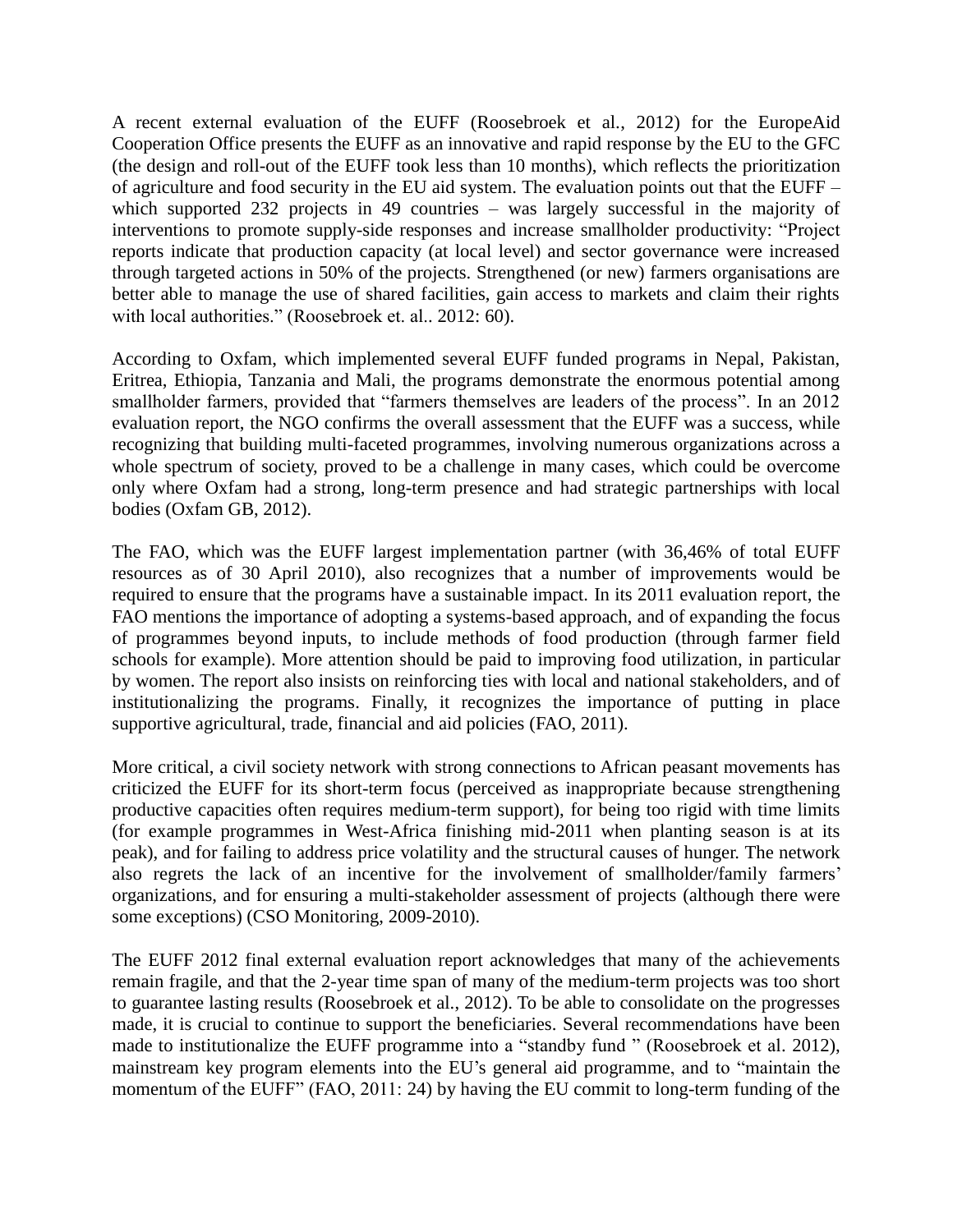EUFF or designing a new yet similar programme.

Following the GFC, the EU endorsed a *Common policy framework to assist developing countries in addressing food security challenges,* which explicitly puts food security and sustainable agriculture at the top of EU development priorities, and targets smallholder farmers and vulnerable communities as societal groups that yield the best returns in terms of poverty reduction and agricultural growth: "this new EU framework therefore concentrates on enhancing incomes of smallholder farmers and the resilience of vulnerable communities, supporting the resolve of countries that prioritise agriculture and food security in their development efforts" (European Commission, 2010). The policy framework has been well received for it attempts to tackle food insecurity in a comprehensive manner, grounded in the right to food framework and in country-owned and country-specific food security strategies. It also insists on the role of the Committee of World Food Security (CFS) as the pivotal institution, which should coordinate global food security initiatives. For these reasons, it was strongly endorsed by the European NGO Platform CONCORD<sup>v</sup>.

In May 2013, European Development Ministers at the Foreign Affairs Council adopted a long awaited *EU Food and Nutrition Security Implementation Plan*, entitled 'Boosting food and nutrition security through EU action: implementing our commitments'. The Implementation Plan (IP), which is to be operationalized in the period of 2014-2020, is part of the EU's long-term policy response to the GFC. It seeks to integrate the 2010 food security framework with the various other frameworks developed in the aftermath of the GFC, on resilience  $(COM(2012)586)$ , social protection  $(COM(2012)446)$  and nutrition  $(COM(2013)141)$ . The IP is centered around six policy priorities: smallholder farming, effective governance, regional approaches, social protection mechanisms, nutrition interventions and resilience building. Policy priority 1 is to "improve smallholder resilience and rural livelihoods" (European Commission, 2013), which confirms that the GFC smallholder narrative has had a major impact on EU policymaking.

### *The Global Agricultural and Food Security Program (GAFSP)*

In late 2009 the Group of Twenty (G20) committed 22 billion US\$ for agriculture and selected the Bank to design and coordinate a new multilateral trust fund to scale-up long-term and structural agricultural and food security assistance<sup>vi</sup>. This included support for a new fund, the Global Agriculture and Food Security Program (GAFSP). The program's central objective was to increase public and private sector investment in the agriculture and rural sectors. It set out five priority areas for funding: raising agricultural productivity; linking farmers to markets and value addition; reducing risk and vulnerability (especially that stemming from increased exposure to markets); facilitating non-farm rural livelihoods, and; increased public and private capacity.

The GAFSP explicitly recognized that smallholder farmers compose the bulk of the rural poor and food insecure and require specific programmatic focus. Yet upon closer inspection, most of the interventions aimed at smallholders mimic the recommendations of the WDR in that they prioritize the development of domestic market institutions in order to initiate the modernization of agriculture (WB, 2009). Decisions related to the disbursement of funds under the GAFSP are taken by the International Finance Corporation (IFC), the Bank's private sector arm, with limited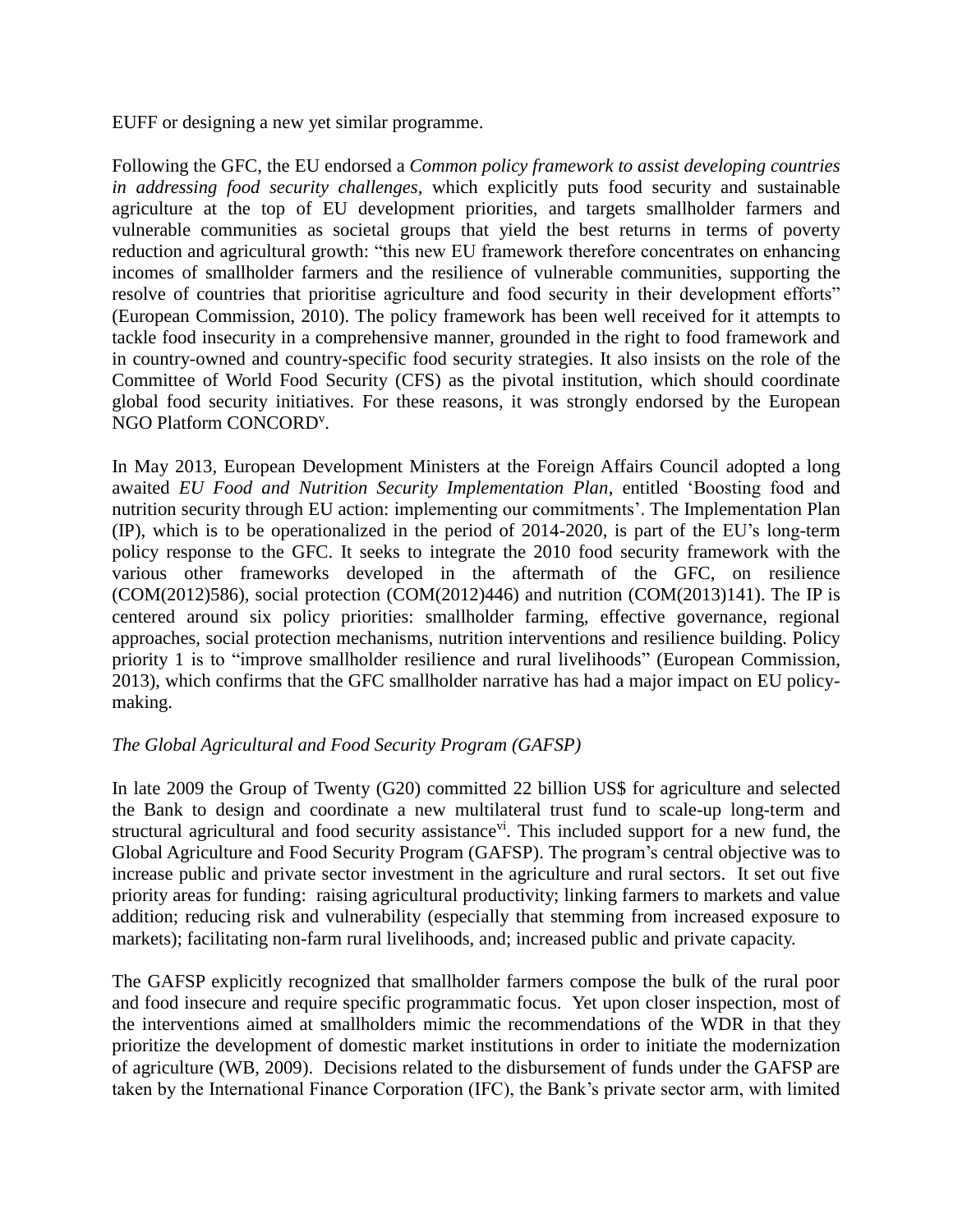input from the UN. The criteria include national comprehensive agriculture and food security strategies and investment plans, a favourable 'investment climate', and commitment to increasing public sector spending on agriculture. Funds are distributed to states and to regional organizations, development banks and UN agencies on a project-by-project basis. The GAFSP program is not universal as only countries that are members of the Bank's International Development Association (IDA) are eligible to receive financing (WB, 2009: 26). The GAFSP operates in a similar fashion to the EUFF. Funding is provided on a call for proposals basis. Unlike the EUFF, there is no pre-selected countries and private firms and CSOs are eligible to apply. It is similar in financial size to the EUFF with a collective commitment well over \$US 1 billion.

One of the program's novel and controversial features is a separate private-sector funding window. This window provides loans, credit guarantees and equity to firms and financial institutions related to 'investment in agriculture', which includes not just input and service providers, but also infrastructure projects and all categories of agribusiness. Eligible firms can be of national or foreign origin, as long as they meet the requirement of 'doing business' in an eligible country, are profitable, and can service the loans (WB, 2009: 31). The private-sector window is solely administered by the IFC. There is no reference to the relative size of, or cap on, the private sector funding window.

Initially it was unclear whether the GAFSP would get off the ground. In 2009, G8 members and other donors (e.g., Bill and Melinda Gates Foundation) pledged \$US 925 million to the GAFSP. In 2010, only \$US 367 million of pledges were delivered and a total of \$224 million was earmarked for projects in Bangladesh, Haiti, Rwanda, Sierra Leone and Togo (GAFSP 2010). The picture looked marginally different in 2011 with donors delivering a total of \$US 562 million of their pledges, about half of the 2009 commitments (GAFSP 2012). The picture was very different by the end of 2012 with donors' contributions reaching \$US 1.35 billion (this is broken down by donor and window in Table 1). The sharp growth in contributions is in response to a "donations drive" by the US at the 2012 G8 summit where it announced that it would match \$1 to the GAFSP for every \$2 contributed by other donors (GAFSP, 2013).

At present the GAFSP has allocated \$658 million from the public window to 18 countries, however, only \$51 million has translated into projects on the ground to date (GAFSP, 2013). Several reasons have been put forward for this, among which the delay in donor contributions, the lengthy process between announcing available funding, the call for proposals, approval of projects and implementation on the ground, and so on. Whereas there is over \$US 300 available from the private sector window only \$US 3.3 million has been distributed to this day. To date only 3 projects have been approved with \$25 million earmarked. The private sector window was most strongly supported by the US, Canada and the Netherlands to promote public-private partnerships (see Table 1). Yet the trend seems to suggest that firms are not actively seeking these funds.

**Table 1: Donor Contributions as of December 31, 2012 (USD million equivalents)**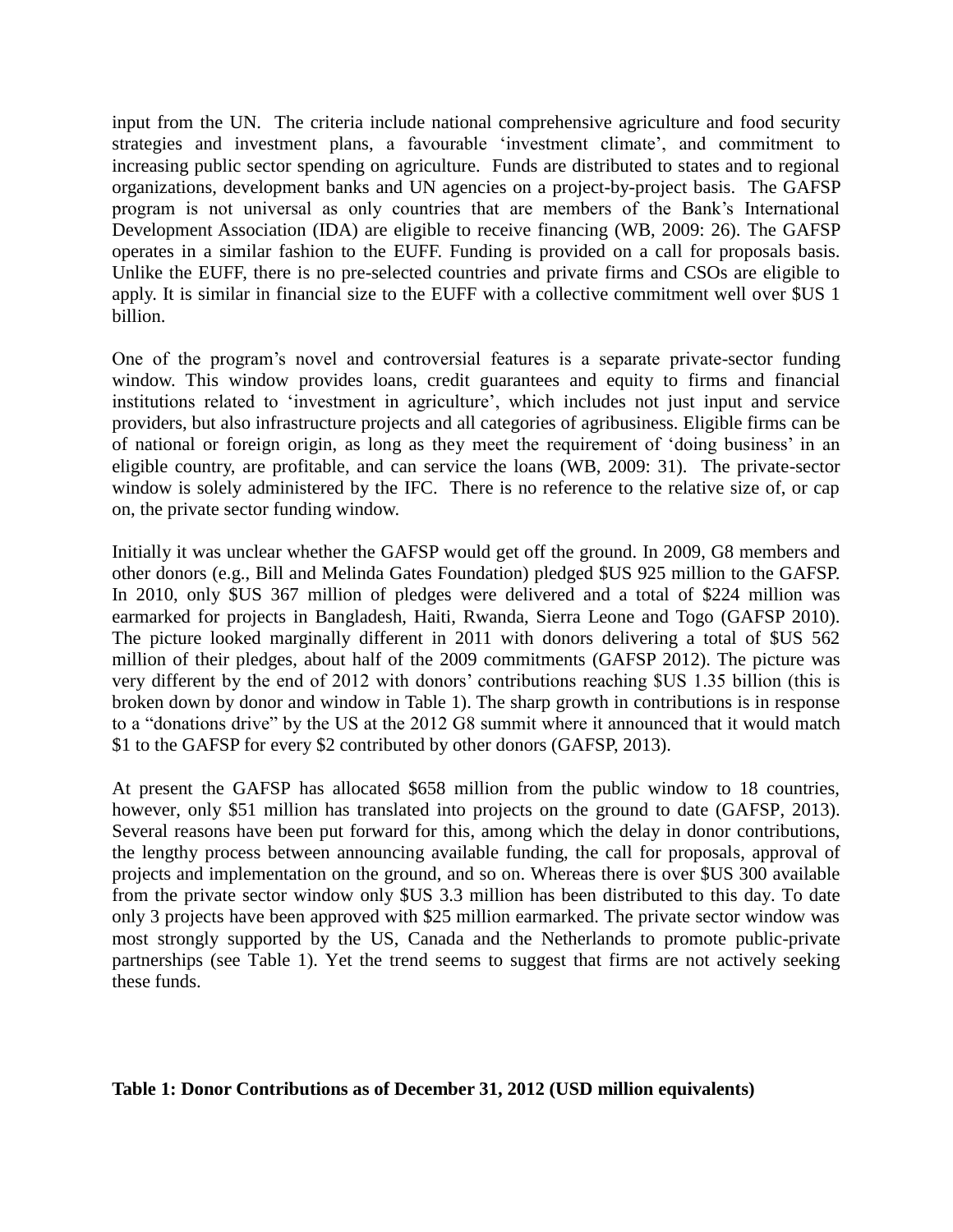| Contributors            | <b>Total Pledged</b><br>and Committed | Receipts |
|-------------------------|---------------------------------------|----------|
|                         | <b>Public Sector Window</b>           |          |
| Australia               | 92.6                                  | 75.4     |
| Canada                  | 204.8                                 | 177.1    |
| <b>Gates Foundation</b> | 60.0                                  | 60.0     |
| Ireland                 | 0.6                                   | 0.6      |
| Korea                   | 50.0                                  | 28.8     |
| Spain                   | 93.4                                  | 94.2     |
| United Kingdom          | 20.1                                  | 20.1     |
| <b>United States</b>    | 450.0                                 | 301.4    |
| Sub-total               | 971.6                                 | 757.6    |
|                         | <b>Private Sector Window</b>          |          |
| Canada                  | 51.50                                 | 51.5     |
| Japan                   | 30                                    |          |
| Netherlands             | 142.9                                 | 76.3     |
| United Kingdom          | 59.3                                  |          |
| <b>United States</b>    | 25.0                                  | 25.0     |
| Sub-total               | 308.7                                 | 152.9    |
|                         | <b>Unallocated</b>                    |          |
| Korea                   | 30.0                                  |          |
| United Kingdom          | 38.5                                  |          |
| Sub-total               | 68.5                                  |          |
| <b>Total</b>            | 1.348.8                               | 910.5    |

Source: GAFSP (2013)

According to internal reports, 64% of the allocated funding is directed at increasing smallholder productivity. Some highlights include (GAFSP 2013, p. 19): supporting 361,085 farmers in adopting improved technologies in Bangladesh, Cambodia, Ethiopia, Haiti, Nepal and Togo; improving irrigation and drainage services on 140,812 ha of farmland in Bangladesh, Ethiopia, Liberia, Niger, Rwanda, Sierra Leone, and Tajikistan; supporting 60,442 farmers in forming or joining associations including producer associations, cooperatives, water users' associations, and so forth, of which approximately 30 percent are expected to be women in Ethiopia and Togo; and constructing 104 rural markets or market centers in Ethiopia, Liberia, and Sierra Leone.

### **The Many Shortcomings of Investment Programs**

A first cut analysis of these programs reveals several shortcomings if these programs are to truly address rural food insecurity. First, we note that the programs lack a clear definition of food security in their objectives nor are potential beneficiaries identified or prioritized in a systematic way. Second, the programs do not distinguish between investment in agricultural productivity and investment in food security. For the most part, the latter is treated as derivative of the former.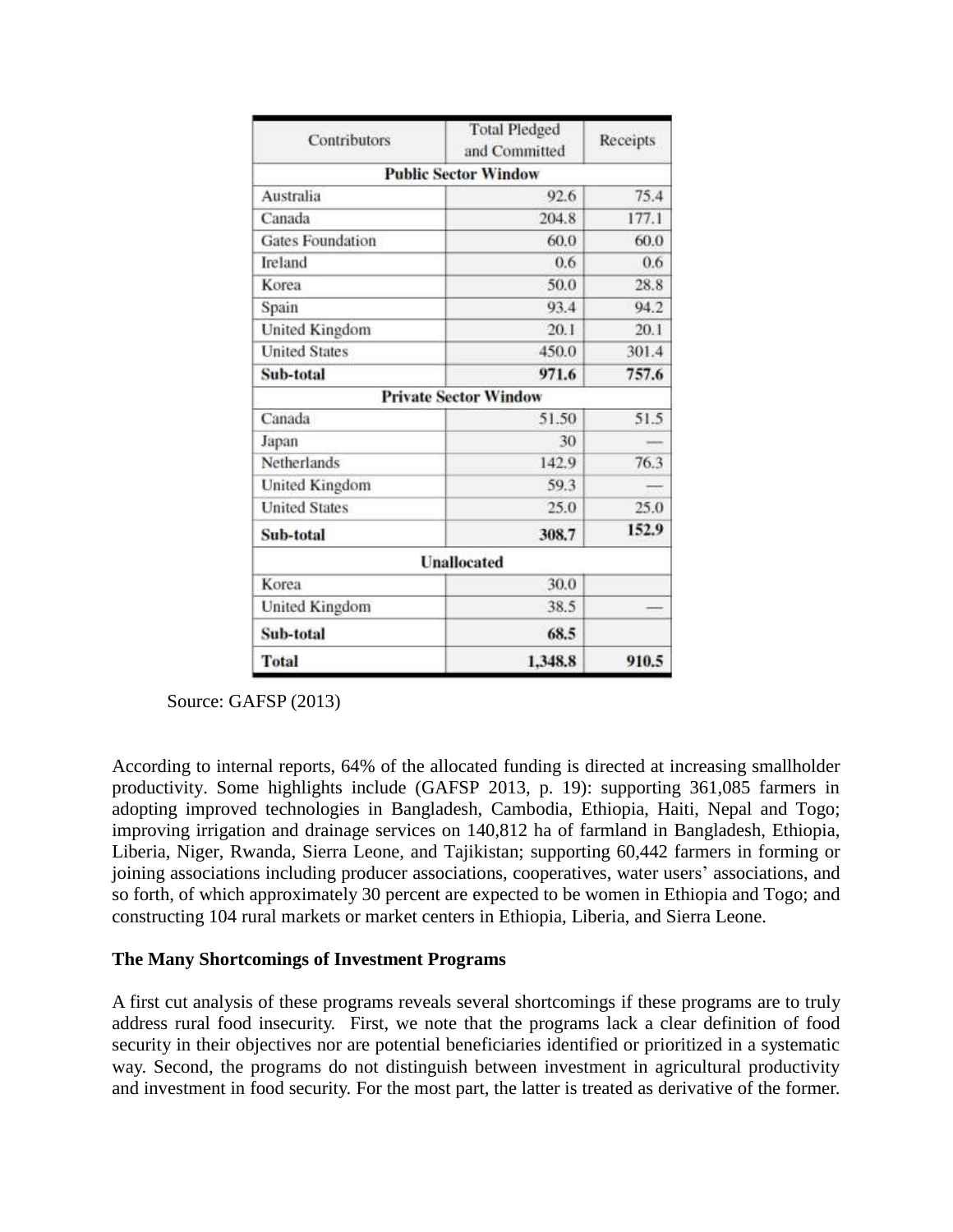One potential concern is that without a clear food security objective to anchor programming, funding will not necessarily flow to programs that may have the most direct food security benefits.

Third, the eligibility criteria for funding under the EUFF and GAFSP also appear to be disassociated from food security objectives. The frameworks for these programs do not give specific reference to prevalence of hunger and malnutrition in target countries. Nor are relevant food insecurity metrics and benchmarks for reducing levels of food insecurity established. The criteria are generally vague and broad, but in themselves suggest a very low threshold for the food security components of national food security plans. By comparison, these programs place greater emphasis of evidence of national and regional agricultural development strategies, which do not always necessarily include clearly articulated food security objectives and targets. The EUFF, for example, listed the following criteria for identifying priority countries and allocating resources: poverty levels and real needs of populations, food price developments and potential social and economic impact, reliance on food imports, social vulnerability and political stability, macroeconomic effects of food price developments, capacity of country to respond and implement appropriate response measures, agricultural production capacity, and resilience to external shocks (European Parliament and Council, 2008). What presided in the choice of the 50 target countries was ultimately whether they had been hit by food prices spikes or had advanced food security measures in place that were jeopardised by the GFC (Roosebroek et al., 2012).

Fourth, the majority bulk of the agriculture investment programs are targeted to least developed African countries. Sub-Saharan Africa is widely recognized as one of the world's most food insecure regions. Yet it strikes us that the bulk of the post-GFC response is so geographically concentrated. The FAO 2009 report on world food insecurity clearly illustrates that the vast majority of hungry people, not to mention small-scale farmers, reside in Asia (FAO, 2009a). This tends to indicate that the focus of the response was on programs that were both highly visible and easy to implement (Christiaensen, 2009), both technically and geographically.

Fifth, neither the EUFF nor the GAFSP has a particularly long-time horizon. The EUFF, which was designed to bridge the gap between humanitarian aid and long-term assistance, committed funds for a three-year period (2008-2011), with no built-in mechanism for replenishing these funds at the end of the operating cycle. The GAFSP has taken several years to take off and its projects are short-term interventions. At the time of their elaboration, there was no articulation of any real long-term plan or how such investment is to be maintained post-2013. A direct implication of this was that it created a strong incentive for states and implementing agencies to repeat tried and true programs based on heavy industrial inputs and processes instead of devising sustainable long-term approaches. For example, the EUFF has initiated the provision of hybrid seeds and fertilizer packages in Africa countries deemed to have underutilized agricultural potential. Though such efforts may increase yields temporarily, we are concerned that they may undermine the transition to sustainable agricultural models over the long-term.

Sixth, the GASFP's private-sector window has prompted NGOs and producer groups in developing countries to challenge the necessity for such a mechanism. The international NGO Action Aid sent a letter to the Bank noting the private-sector window is likely to benefit mediumand large-scale private actors in agriculture who already have access to commercial lending and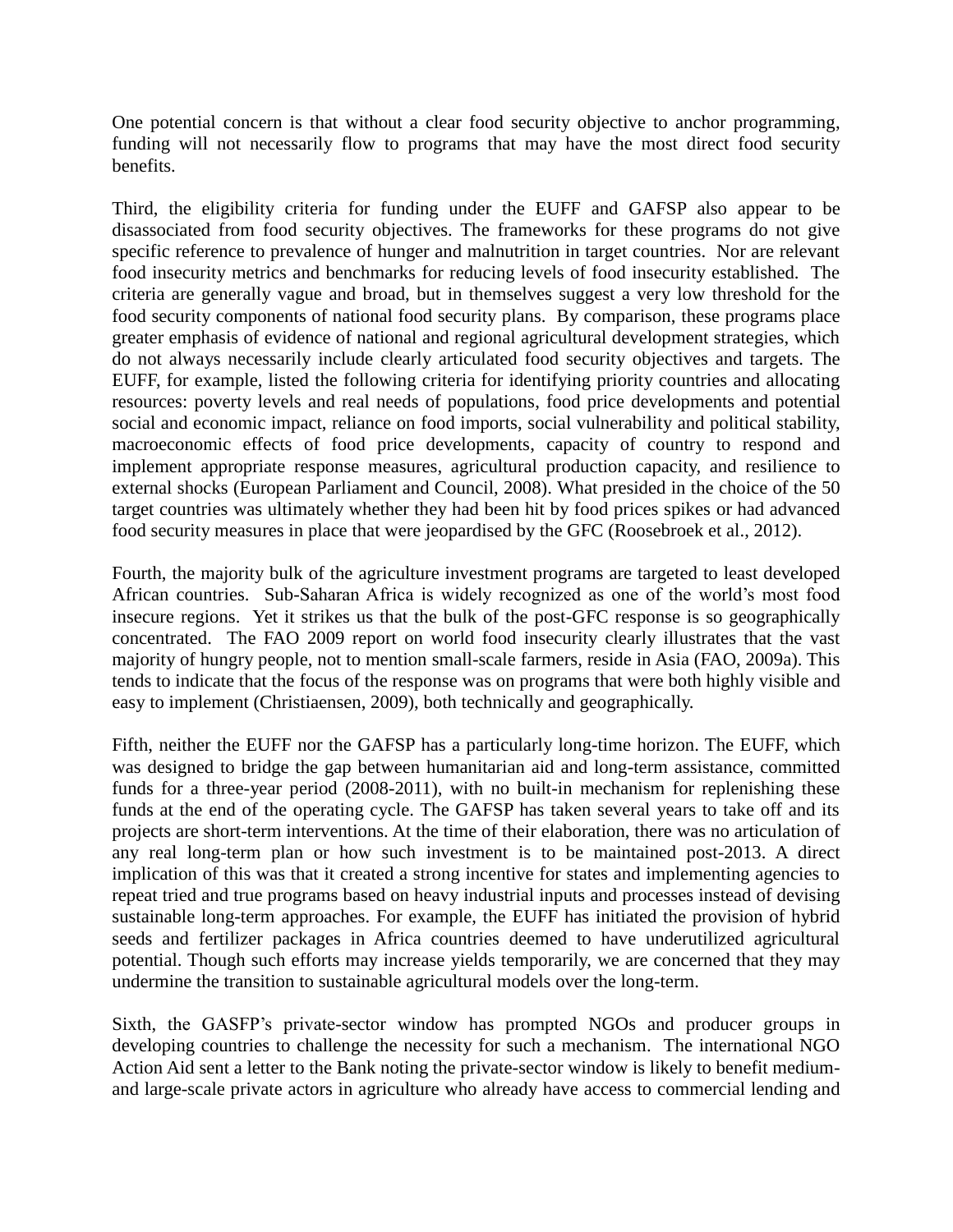would do little to surmount the challenges most marginal producers have to accessing credit and agricultural services (Action Aid, 2009). As the private-sector window is open to any firm and financial institution with operations in eligible countries, a legitimate question is how to ensure funding will genuinely go towards improving services for small producers and encourage the growth of small domestic firms and cooperatives, rather than have the unintended effect of increasing market concentration of existing domestic and transnational agribusiness and enterprises.

## **Policy and Political Implications: Initial Observations**

At the broadest level, the robust political and financial support for these programs from donors, recipients, and international organizations has major implications for the future of agriculture policy and the political struggles taking place around the future of the world food system. In response to the economic incentives created by these programs, developing countries and their partners find themselves under significant pressure to implement and maintain programs consistent with the objectives of the EUFF and GAFSP, namely rapidly increasing yields and establishing market institutions to encourage entrepreneurship in the agricultural sector. These incentives are likely to weaken support for, and reinforce biases against, agricultural programs emphasizing sustainable/low-input small-scale production, agro-ecology and alternative forms of marketing systems. In fact, a careful reading of the GAFSP illustrates that concerns over environmental sustainability, the preservation of biodiversity or climate change fall well below those of increasing yields and encouraging investment.

Improving the economic opportunities for smallholder farmers is at the core of these programs. This type of discourse is invoked because it supports the concept that small farmers hold 'untapped potential' for quickly and efficiently raising yields and boosting production. Considering the low penetration of modern farming techniques and technology among smallscale farmers, it holds that the potential marginal value of each dollar invested is theoretically high. Yet, our central argument is that only a small fraction of smallholders have the assets and profile required to take advantage of such programs. By definition, the way in which investment programs are designed excludes a priori many of those most vulnerable to food prices hikes we have witnessed: the landless, agricultural workers, pastoralists, indigenous or tribal peoples. Akram-Lodhi (2008) argues that at the core of the new agriculture policy focus, epitomized by the WDR 2008, is the vision of a 'commercially-oriented' and 'entrepreneurial' class of smallholder farming as the idealized target of their programs. This subset of smallholder farmers is best positioned to take advantage of access to new resources. Yet in practice, this leads to 'inefficient' smallholder farmers being displaced by more savvy and efficient entrepreneurial farmers, potentially leading to intensified economical and social stratification (Akram-Lodhi, 2008), and increased competition over productive resources (land, water, etc.). The losing farmers in this equation are often unable to find alternative sources of employment and livelihoods. In our view, multilateral institutions and donors are dangerously optimistic about the opportunities for non-farm income 'exit-strategies' and it is highly problematic that investment programs fail to address how inevitable losers would be compensated in the process.

In addition, these programs fall short of tapping the potential contribution of smallholder farmers to improving food security in a sustainable manner. The International Assessment of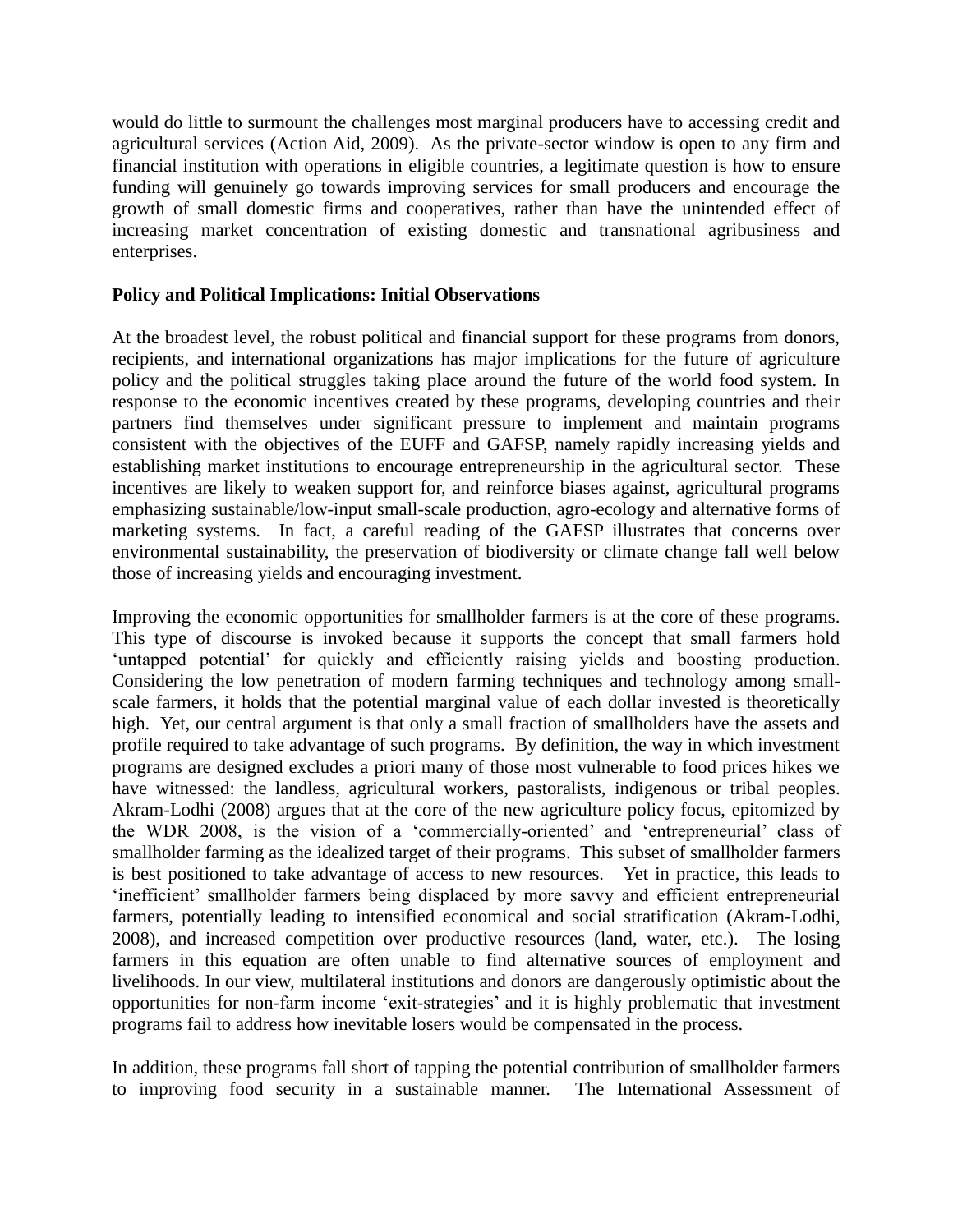Agricultural Knowledge, Science, and Technology for Development (IAASTD) noted that expanding the use of traditional smallholders techniques such as water and nutrient conservation, pest management, and development of local plant varieties and other agro-ecological practices could yield significant sustainable food security benefits<sup>vii</sup>. However, this holistic view of smallholder farming has not been mainstreamed at the multilateral level and sustainability criteria in the EUFF and GAFSP are very vague and a low priority. The EU Parliament requested that the Commission take the IAASTD recommendations into account when drafting its Food Facility, but most of the EU funded production-boosting programs relied on the old "improved seeds and fertilizers" recipe.

This new global development policy paradigm echoes the era of structural adjustment programs (SAPs) with radical critics seeing this as another neoliberal attack by the Northern-led global aid architecture. These are certainly fair criticisms. However, we wish to point out some differences. The first is that unlike SAPs, the current paradigm is not simply about rolling back the state for the magic of the market to take its place. Rather, the new paradigm sees market failure as the context; there is a necessary role for public sector (working alongside the private sector) to create institutions and incentives to overcome market failures. The second is that there is broad consensus towards increasing state involvement and spending in the agriculture sector, including multilateral assistance directed at supporting the creation of state capacity (as well as private sector capacity). This is unlike the SAPs era where the first target of state restructuring was the agricultural sector. However, we observe the underlying logic of a market-driven solution is at the core of past and present global development thinking.

# **The Transnational Peasant Response**

The transnational agrarian movement La Via Campesina, and other rural social movements, have strongly opposed the multilateral post-crisis agenda that has sought to incorporate individual smallholders into high-value production serving global supply chains, thereby disconnecting peasants - as a collective - from their social, cultural and natural environment (Vía Campesina, 2008; Borras, 2010). Alerting the international community to the dangers of the so-called new green revolution and the limitations of the seeds and fertilizer approach, the movement has engaged in a counter-framing attempt to put peasants and peasant farming at the forefront of the food crisis response. La Vía Campesina has also seized the global food crisis as an opportunity to promote and defend an alternative grounded in the 'peasant way': "Peasants can feed the planet" and "peasants can cool the planet" are slogans indicative of the role that organised peasants are demanding to play in today's globalized world. While pointing at industrial agriculture as a major contributor to climate change, La Via Campesina activists have argued that agro-ecology, low-input farming and sound peasant practices were the only way out. They have asserted their right to be and stay peasants, and emphasized the importance of diversification (not specialization), access to resources (not investments in land), autonomy (not incorporation) and relocalization (not trade liberalization). They have demanded to be involved in global, national and local policy design and policy-making (Claeys, 2012).

Over the last decades, local and national peasant organisations have worked to develop alternatives on the ground, linking consumers to producers, exchanging seeds, information, and farming practices. This takes time, trust, and carefully built networks. It also requires access to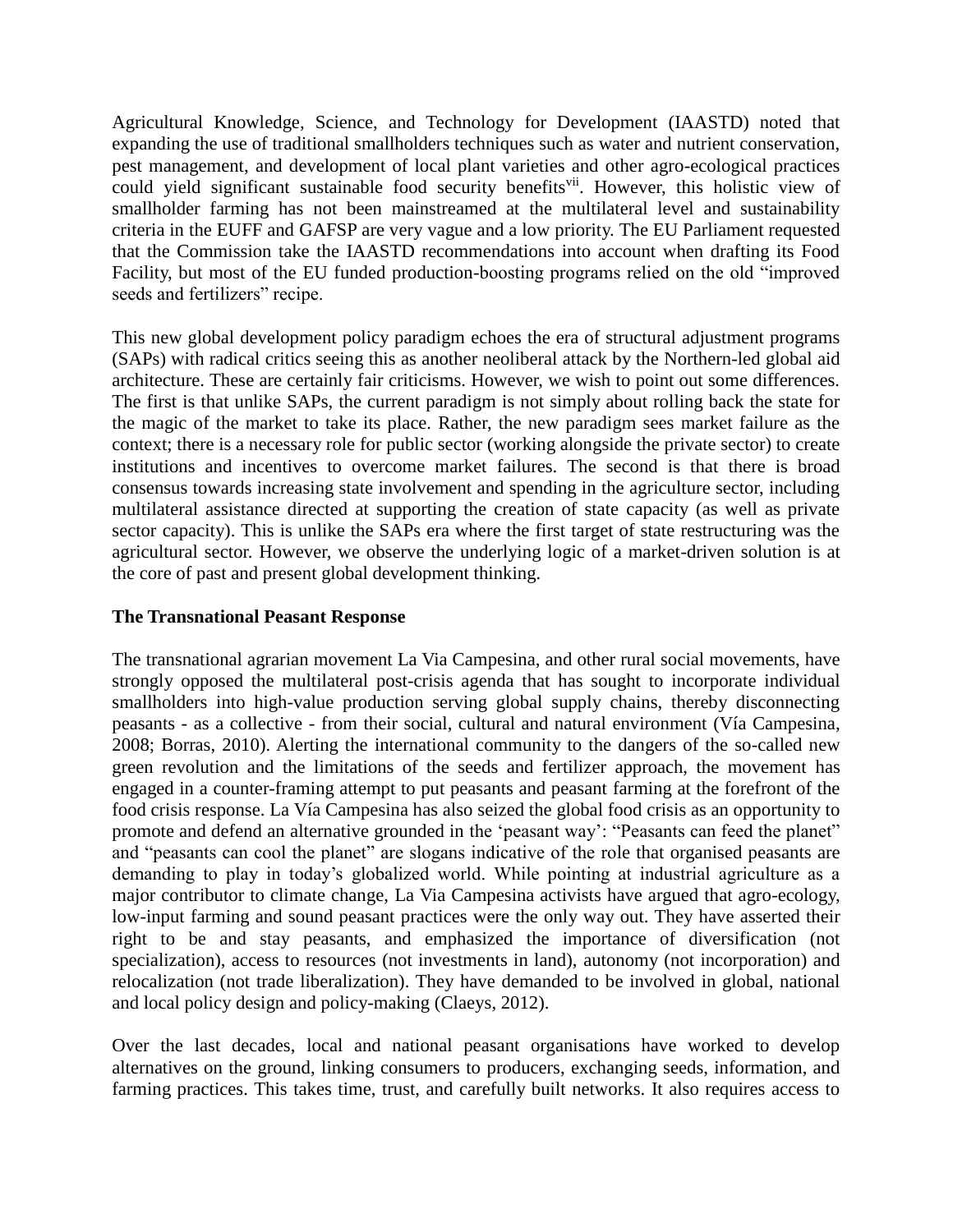productive resources, land in particular. The crisis response does the opposite: it ignores vital issues such as access to resources – to the contrary accelerating the appropriation of nature through "green grabbing" (Fairhead, Leach, et Scoones, 2012)—, and does not build on peasantbased initiatives. Instead, it brings smallholders top-down cash-intensive solutions that may well undermine promising alternatives and endanger the cohesion of peasant networks.

Working *with peasants* requires involving them in the design and implementation of the policies and programmes that are supposed to support them. Yet, peasant organizations were not invited to take part in the global summits or coordination mechanisms that were established to elaborate the crisis response, and neither the EUFF nor the GAFSP involved such groups significantly at the programming stage, although many of the EUFF's implementation partners, such as the FAO and Oxfam, sought to work with farmers' organizations after particular projects were approved. A constructive dialogue with peasant communities would have shown the heterogeneity of peasants, from small to medium to large, from the landless to peasants depending upon hiring out labour to supplement their income from the land. It would have highlighted their mobility across multiple territories, encompassing rural and urban areas. It would have enabled the elaboration of a crisis response that truly builds on the diversity and multidimensional character of peasants' livelihood strategies.

The set of food sovereignty policies advanced by peasant groups to address the GFC would have been interesting to consider and may have led to alternative designs of the EUFF and GAFSP. Such policies included: protection domestic food markets against both dumping (artificially low prices) and artificially high prices driven by speculation and volatility in global markets; return to improved versions of supply management policies at the national level and improved international commodity agreements at a global level; recover the productive capacity of peasant and family farm sectors, via floor prices, improved marketing boards, public-sector budgets, and genuine agrarian reform; rebuild improved versions of public sector and or farmer owned basic food inventories; put in place controls against hoarding, speculating; establish a moratorium on biofuels; switch to agroecology to break the link between food and petroleum prices, and to conserve and restore the productive capacity of farm lands (Rosset 2009). None of these proposals were discussed by the architects of the EUFF and GAFSP.

# **Conclusion**

The GFC produced a new global food security policy responses towards increasing investment in smallholder agriculture. Multilateral agriculture investment programs have gained wide currency among donors, recipient governments and multilateral organizations because these programs were matched with significant financial and political resources to ensure their success. A key step to building this policy consensus and a demand for such programs was a strategic rearticulating of the GFC as a crisis of insufficient agricultural production instead of a broader understanding of the complex and multidimensional nature of this particular historical crisis. The obfuscation the polyvalent drivers behind the crisis enabled a new discourse of a crisis of production that facilitated the reframing of development policy debates towards a narrow perspective about the role of small-scale agricultural producers in world agriculture.

An examination of the two flagship programs launched in response to the GFC to promote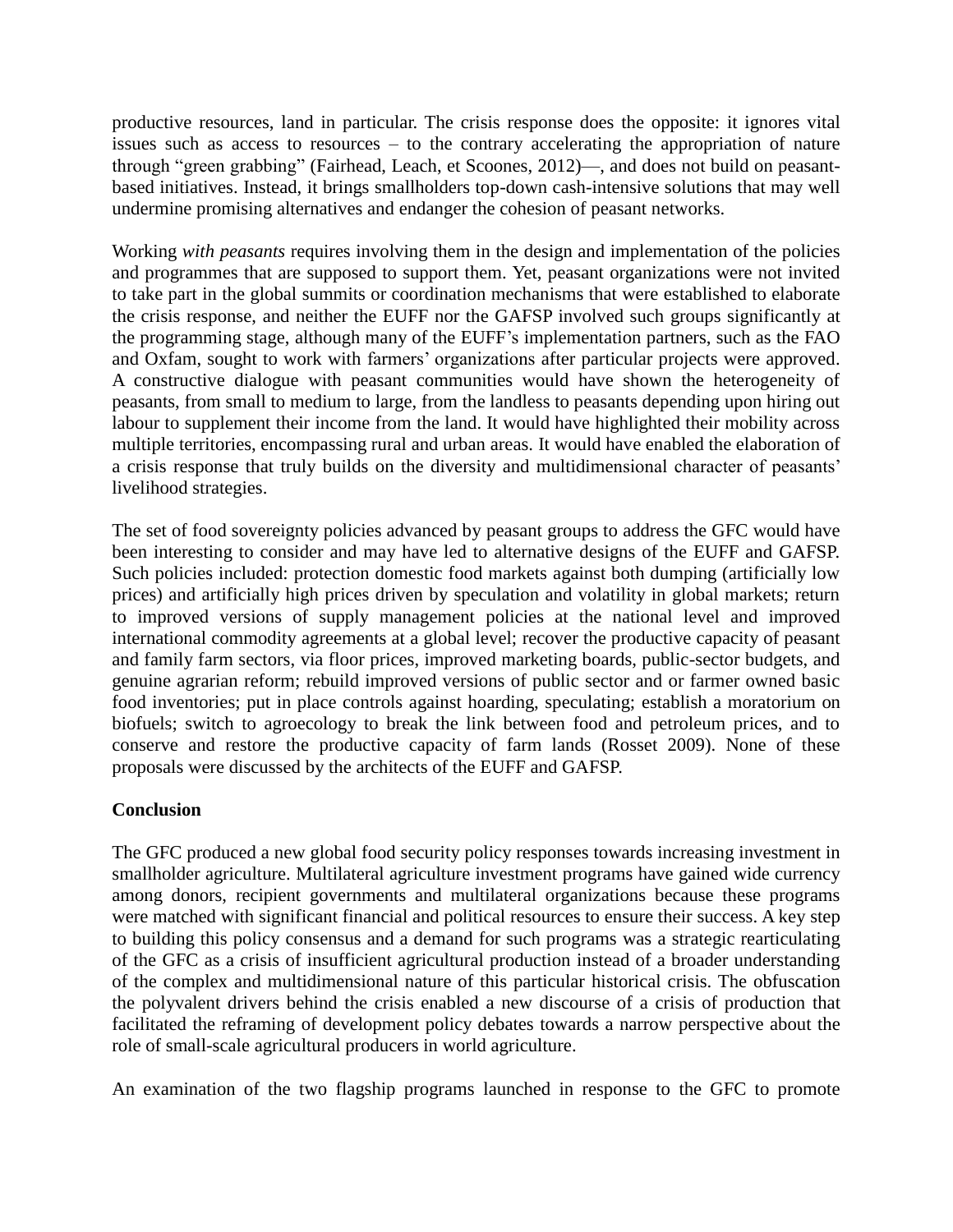investment in smallholder agriculture, the EUFF and GAFSP, demonstrated that these programs did not adequately take into account the obstacles poor farmers themselves have identified as critical to improving their food security and livelihoods. The shortcomings of new multilateral agricultural investment program, such as a lack of anchoring in food security objectives and goals, limited geographic focus, short-termism and uncertainty whether programming is sufficiently targeted to smallholder farmers rather than larger players in the sector, raises significant concerns about the benefits to smallholders (or if such programs reinforce conditions and structures that increase stratification in the countryside). On the surface these programs can be read as a significant break with decades of mainstream development policy that for the most part excluded peasants. Yet our reading is that multilateral investment programs are in fact about promoting a new agenda of agricultural modernization; to date these have not tackled the structural problems or minimize the price volatility that peasants and other marginal farmers face and which precipitated the GFC. Instead, the focus of these programs is to scale-up the quantity and quality of smallholder production, enabling public-private partnerships, including facilitating new linkages to regional and global markets. The extent to which such externally imposed policy paradigms will alter smallholder farming is a question for future research. We suggest that analyzing how smallholder farmers challenge the policy assumptions of these development projects and their capacity to capture the heterogeneity on the ground is a promising line of inquiry (see Eakin et al., 2014).

We observe that despite their shortcoming, investment in smallholder agriculture programs, are reflective of a new development policy consensus. Multilateral and bilateral programs have become an increasing component of the development assistance portfolio of multilateral and bilateral donors. As such, there appears to be a stickiness of these ideas and we suggest that for the medium-term agriculture development is likely to focus on restructuring smallholder agriculture towards integrations with regional and global markets and value chains. This marks an important shift in the tenor and scope of development assistance to agriculture. We further observe that the stickiness of these ideas are not restricted to Northern capitals but that these ideas have a transnational scope. Many of the policies and projects associated with the EUFF and GAFSP overlap with the new develop philanthropy by donors such as the Bill and Melinda Gates Foundations (Thompson, 2012). In addition, new development donors such as China and Brazil are similarly engaged in similar projects to investment in smallholder agriculture, particularly in Africa. This points towards a new transnational convergence in development thinking and practice with respect to agriculture and food security prompted by the 2008 GFC.

#### **References**

- Akram-Lodhi, A. Haroon (2008) '(Re)imagining Agrarian Relations? The World Development Report 2008: Agriculture for Development' Development and Change 39(6): 1145-1161.
- Banerjee, A. (2011). Food, Feed, Fuel: Transforming the Competition for Grains. *Development and Change, 42*(2), 529-557, doi:10.1111/j.1467-7660.2011.01704.x.
- Birner, R. and D. Resnick (2005) 'Policy and Politics for Smallholder Agriculture', paper given at conference on 'The Future of Small Farms', Wye, UK, 26–29 June 2005.

Borras, S. M. (2010). The Politics of Transnational Agrarian Movements. *Development and*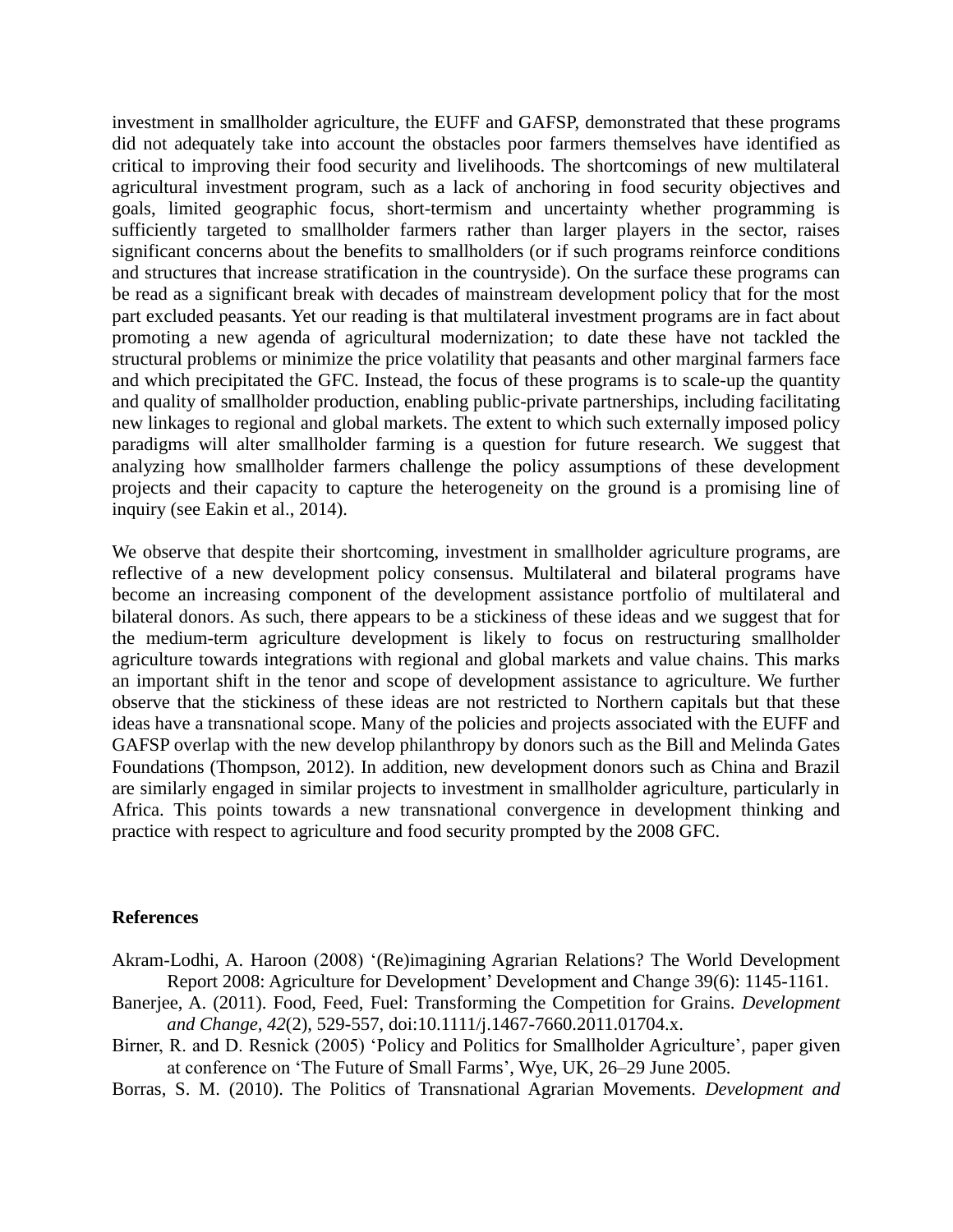*Change, 41*(5), 771-803, doi:10.1111/j.1467-7660.2010.01661.x.

- Claeys, Priscilla (2012) The Creation of New Rights by the Food Sovereignty Movement: The Challenge of Institutionalizing Subversion. Sociology, 46(5): 844-860.
- Clapp, Jennifer (2008) 'The Global Food Crisis and International Agricultural Policy: Which Way Forward? Global Governance 15(2): 299-312.
- Christiaensen, Luc (2009) « Working Paper. Revisiting the global food architecture: Lessons from the 2008 food crisis. WIDER Discussion Papers (UNU-WIDER), No. 2009/04 ». World Institute for Development Economics.
- CSO Monitoring 2009-2010 "Advancing African Agriculture" (AAA): The Impact of Europe's Policies and Practices on African Agriculture and Food Security. The Food Facility: lessons learned for European food security policies and programmes. Written by Tommaso Rondinella with Terra Nuova.
- Eakin, H., Perales, H., Appendini, K., & Sweeney, S. (2014). Selling Maize in Mexico: The Persistence of Peasant Farming in an Era of Global Markets. *Development and Change, 45*(1), 133-155, doi:10.1111/dech.12074.
- European Parliament and Council (2008) Regulation (EC) No 1337/2008 of 16 December 2008 establishing a facility for rapid response to soaring food prices in developing countries.
- European Commission (2009) Commission Decision of 30 March 2009 (C(2009)2185) for implementing the facility for rapid response to soaring food prices in developing countries to be financed under Article 21 02 03 of the general budget of the European Communities in 2008-2010.
- European Commission (2010) The Food Facility. A rapid response from the European Union.
- European Commission (2010). Common EU policy framework to assist developing countries in addressing food security challenges (COM(2010)127 final).
- European Commission (2013). Boosting food and nutrition security through EU action: implementing our commitments (SWD(2013) 104 final).
- FAO (2009a) 'The State of Food Insecurity in the World', Rome: FAO.
- FAO (2009b) 'Declaration of the World Summit on Food Security', 18 November.
- FAO (2010) 'The State of Food Insecurity in the World', Rome: FAO.
- FAO (2011) European Union Food Facility. FOUNDATIONS FOR FUTURE ACTION. An Initial Review of Selected Projects.
- Fairhead, James, Melissa Leach, et Ian Scoones. 2012. "Green Grabbing: a new appropriation of nature?" *Journal of Peasant Studies* 39 (2): 237‑ 261.
- GAFSP (2010). Trustee Report on Financial Status of the GAFSP Public Sector Window.
- GAFSP (2012). First Annual Report.
- GAFSP (2013). Second Annual Report.
- Group of Eight (G8) (2009) 'Report by G8 Experts Group on Global Food Security', June.
- Hazell, P.B.R., C. Poulton, S. Wiggins and A. Dorward (2007) 'The Future of Small Farms for Poverty Reduction and Growth', IFPRI 2020 Discussion Paper N° 42.
- Headey, Derek and Shenggen (2008) 'Anatomy of a Crisis: The Causes and Consequences of Surging Food Prices', Agricultural Economics 39: 375–391.
- G8 (2009) 'L'Aquila Joint Statement on Global Food Security', 10 July.
- International Planning Committee (2009) 'Accelerating into Disaster: When Banks Manage the Food Crisis,' Declaration to the High Level Meeting on Food Security, 27 January.
- Margulis, Matias E. (2009) 'Multilateral Responses to the Global Food Crisis,' Perspectives in Agriculture, Veterinary Science, Nutrition and Natural Resources 4(12):1-10.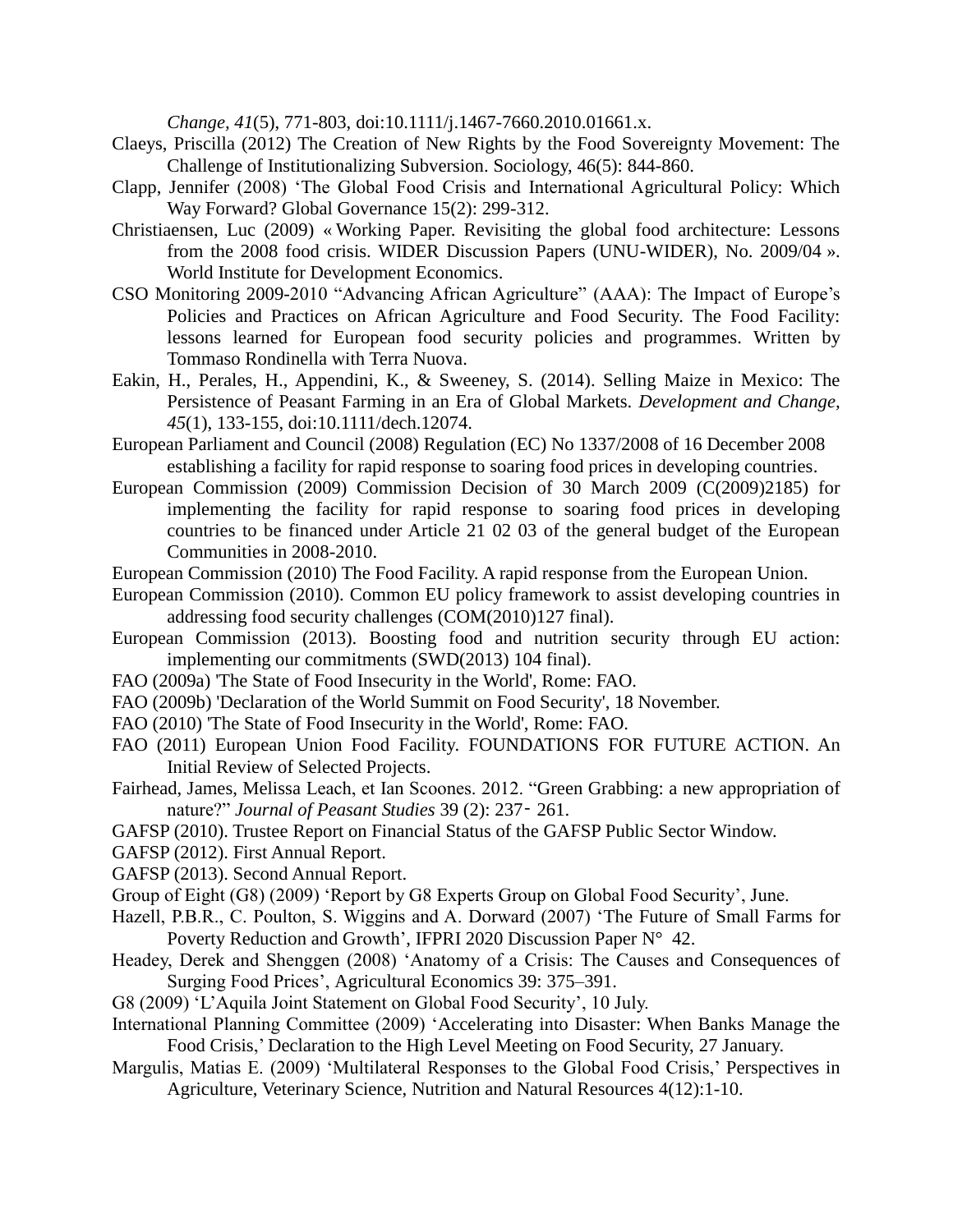- McMichael, Phillip (2006) 'Peasant Prospects in the Neoliberal Age' New Political Economy 11(3): 407-418.
- McMichael, Philip. 2009. « Banking on Agriculture: A Review of the World Development Report 2008 ». *Journal of Agrarian Change* 9 (2): 235‑ 46. doi:10.1111/j.1471- 0366.2009.00203.x.
- McMichael, Philip, and Mindi Schneider. 2011. Food Security Politics and the Millennium Development Goals. *Third World Quarterly* 32 (1):119-139.
- Mittal, Anuradha (2009) "The Blame Game: Understanding Structural Causes of the Food Crisis', in Jennifer Clapp and Marc J. Cohen (eds.) The Global Food Crisis: Governance Challenges and Opportunities, Waterloo: Wilfrid Laurier University Press.
- Oxfam GB (2012) Effective Ways of Linking Relief and Rural Development. Oxfam's experience of implementing programmes using EU Food Facility funds. John Magrath, Programme Researcher, Oxfam GB.
- Sierra, Katherine (2009) 'World Bank Statement to the FAO World Summit on Food Security", 17 November.
- Thompson, C. B. (2012). Alliance for a Green Revolution in Africa (AGRA): advancing the theft of African genetic wealth. *Review of African Political Economy, 39*(132), 345-350, doi:10.1080/03056244.2012.688647.
- United Nations (UN) (2008) 'Comprehensive Framework for Action', New York: United Nations.
- Vía Campesina (2008) 'An Answer to the Global Food Crisis: Peasants and small farmers can feed the world!' 24 April.
- Van Roosebroek, Pierre, Ruth Kaeppler, David Coombs, Martin Caldeyro, John Ashley and Dominique Blariaux and Jean-Baptiste Laffitte (2012). EU FOOD FACILITY FINAL EVALUATION: Final Report.
- Vanhaute, Eric. 2011. « From famine to food crisis: what history can teach us about local and global subsistence crises ». *Journal of Peasant Studies* 38 (1): 47‑ 65.
- Wise, Tim, et Sophia Murphy. 2013. « Resolving the Food Crisis: Assessing Global Policy Reforms Since 2007 ». Institute for Agriculture and Trade Policy (IATP) and Global Development and Environment Institute (GDAE). Reprinted with permission. Original publication: January 2012.
- World Bank (WB) (2008) 'World Development Report: Agriculture for Development', Washington, DC: World Bank.
- WB (2009) 'Framework Document for a Global Agriculture and Food Security Program", 7 December.

 $\overline{a}$ 

<sup>&</sup>lt;sup>i</sup> For the most part, conventional analyses of the global food crises have emphasized longer-term factors such as declining investment in agriculture, the shift towards export-oriented versus domestic food production, unfair terms of international trade for developing countries, and short-term factors such as the link between energy prices and demand for biofuels, financial speculation on commodity markets, export restrictions, and historically low levels of reserves stocks in exacerbating price and market volatility (Heady & Fan, 2008; Mittal, 2009; Margulis, 2009).

ii Institutions range from universities, the state, the G8 to the UN system have all created multi-perspective networks; for example, academic initiatives involve multidisciplinary that involve soil scientists to social anthropologists, the G8 has developed teams of development, agriculture and finance officials co-developing policy. Even the UN system has moved to an inter-agency approach.

iii It is worth mentioning that there is debate about the reliability of the data. Whether under-productivity may well